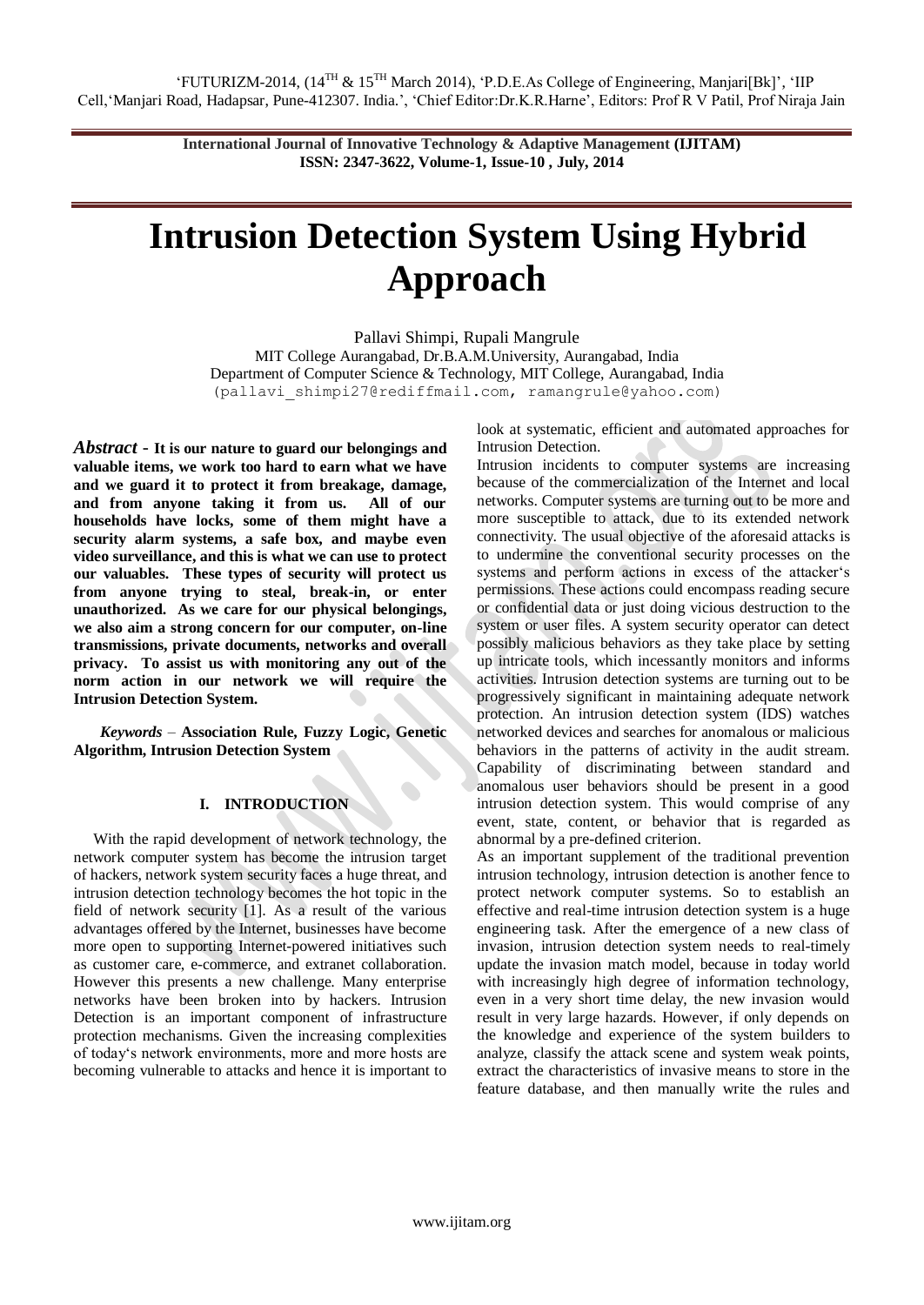models matched with the new invasion, if until when the feature the invasion monitoring packets extracted is same to the characteristic of the database it will be judged as invasion, it is very likely that during this period of manual analysis and the preparation of the rules, the new invasion way has resulted in a significantly enough network disaster [2]. In such a system design process, human factors play a decisive role, because the system cannot adapt to the complex network environment, has not enough prevention for the endless new attack means of hackers, and the system self-adaptability and effectiveness of detection is extremely limited. Intrusion detection has emerged as a significant field of research, because it is not theoretically possible to set up a system with no vulnerabilities. One main confrontation in intrusion detection is that we have to find out the concealed attacks from a large quantity of routine communication activities. Several Machine Learning algorithms, for instance Neural Network, Support Vector Machine, Genetic Algorithm, Fuzzy Logic , and Data Mining and more have been extensively employed to detect intrusion activities both known and unknown from large quantity of complex and dynamic datasets. Generating rules is vital for IDSs to differentiate standard behaviors from strange behavior by examining the dataset which is a list of tasks created by the operating system that are registered into a file in historical sorted order. Various researches with data mining as the chief constituent has been carried to find out newly encountered intrusions. The analysis of data to determine relationships and discover concealed patterns of data which otherwise would go unobserved is known as data mining. Many researchers have used data mining to focus into the subject of database intrusion detection in databases.

# **II. LITERATURE SURVEY**

The survey conducted explores the history of research in intrusion detection as performed in software in the context of operating systems for a single computer, a distributed system, or a network of computers. Various international conference papers, text books and Internet are the major source information considered under literature survey.

*2.1 Introduction* 

Intrusion Detection System is one of the most important aspects of Computer/Network Security nowadays, though it has been introduced much earlier. Intrusion is not the only factor associated with breaching the network or computer security but plays a major role to show its existence and dominance in rupturing the overall system security.

Computer security is a branch of computer technology known as information security as applied to computers and networks. The computer security area itself is too vast because of the various different types of network existing in real life with their great contribution. The objective of computer security includes protection of information and property from theft, corruption, or natural disaster, while allowing the information and property to remain accessible and productive to its intended users. The term computer system security means the collective processes and mechanisms by which sensitive and valuable information and services are protected from publication, tampering or collapse by unauthorized activities or untrustworthy individuals and unplanned events respectively.

# *2.2 Computer Security*

The strategies and methodologies of computer security often differ from most other computer technologies because of its somewhat elusive objective of preventing unwanted computer behavior instead of enabling wanted computer behavior [1].

# *2.2.1 Security by design*

The technologies of computer security are based on logic. As security is not necessarily the primary goal of most computer applications, designing a program with security in mind often imposes restrictions on that program's behavior.

There are four approaches to security in computing; sometimes a combination of approaches is valid:

1. Trust all the software to abide by a security policy but the software is not trustworthy (this is computer insecurity).

2. Trust all the software to abide by a security policy and the software is validated as trustworthy (by tedious branch and path analysis for example).

3. Trust no software but enforce a security policy with mechanisms that are not trustworthy (again this is computer insecurity).

4. Trust no software but enforce a security policy with trustworthy hardware mechanisms.

Many systems have unintentionally resulted in the first possibility. Since approach two is expensive and nondeterministic, its use is very limited. Approaches one and three lead to failure. Because approach number four is often based on hardware mechanisms and avoids abstractions and a multiplicity of degrees of freedom, it is more practical. Combinations of approaches two and four are often used in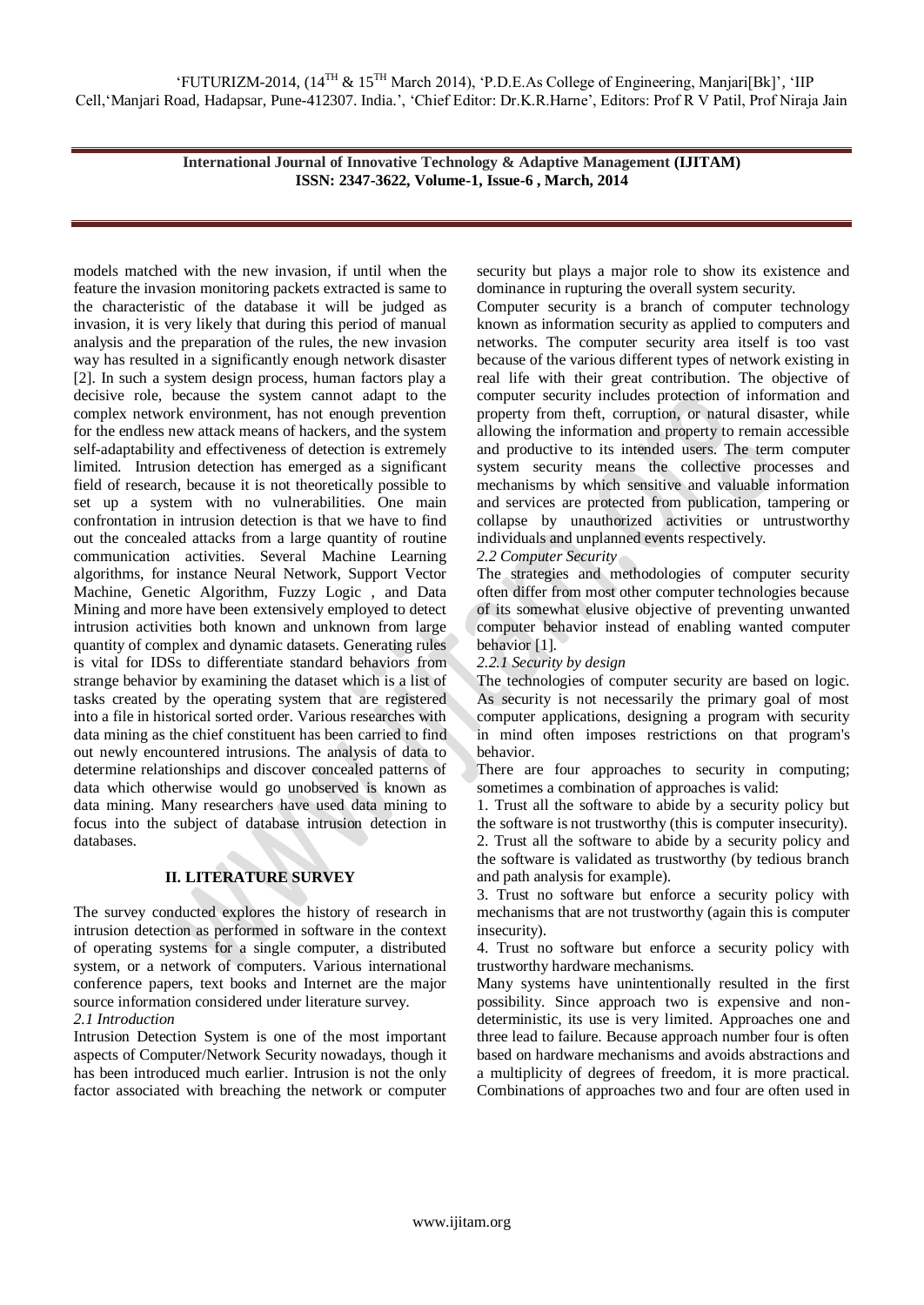a layered architecture with thin layers of two and thick layers of four.

There are various strategies and techniques used to design security systems. However, there are few, if any, effective strategies to enhance security after design. One technique enforces the principle of least privilege to great extent, where an entity has only the privileges that are needed for its function. That way even if an attacker gains access to one part of the system, fine-grained security ensures that it is just as difficult for them to access the rest.

Furthermore, by breaking the system up into smaller components, the complexity of individual components is reduced, opening up the possibility of using techniques such as automated theorem proving to prove the correctness of crucial software subsystems. This enables a closed form solution to security that works well when only a single well-characterized property can be isolated as critical, and that property is also assessable to math. Not surprisingly, it is impractical for generalized correctness, which probably cannot even be defined, much less proven. Where formal correctness proofs are not possible, rigorous use of code review and unit testing represent a best-effort approach to make modules secure.

The design should use "defense in depth", where more than one subsystem needs to be violated to compromise the integrity of the system and the information it holds. Defense in depth works when the breaching of one security measure does not provide a platform to facilitate subverting another. Also, the cascading principle acknowledges that several low hurdles do not make a high hurdle. So cascading several weak mechanisms does not provide the safety of a single stronger mechanism.

## **III. METHODOLOGY**

## *Hybrid Approach:*

This approach is a hybrid approach which is genetic algorithm, fuzzy logic and class-association rule mining algorithm. Due to a hybrid approach, this proposed system works for both misuse and anomaly intrusion detection system.





#### *Association rules:*

As one of the most popular data mining methods for wide range of applications, association-rule mining is used to discover association rules or correlations among a set of attributes in a dataset. The relationship between datasets can be represented as association rules. An association rule is expressed by  $X \Rightarrow Y$ , where X and Y contain a set of attributes. This means that if a tuple satisfies X, it is also likely to satisfy Y. The most popular model for mining association rules from databases is the a priori algorithm [8]. This algorithm measures the importance of association rules with two factors: support and confidence. However, this algorithm may suffer from large computational complexity for rule extraction from a dense database.

Association rules were originally developed as a tool for analysis of retail sales. A piece of sales data usually includes information about a transaction, such as transaction date and items purchased. Association rules can be used to find the correlation among different items in a transaction. For example, when a customer buys item A, item B will also be purchased by the customer with the probability of 90%. Agrawral and Srikant have presented some fast algorithms to mine association rules, including algorithm Apriori. Using the notation of Agrawal and Srikant, let  $D = \{T1, T2...Tn\}$  be the transaction database with n transactions in total and  $I = \{i1, i2... \text{ im}\}\)$  be the set of all the items where each if ( $1 \le j \le m$ ) represents one kind of item. Then each transaction Tl  $(1 \le l \le n)$  in D records the items purchased, i.e., Tl I. Define an itemset as a nonempty subset of I.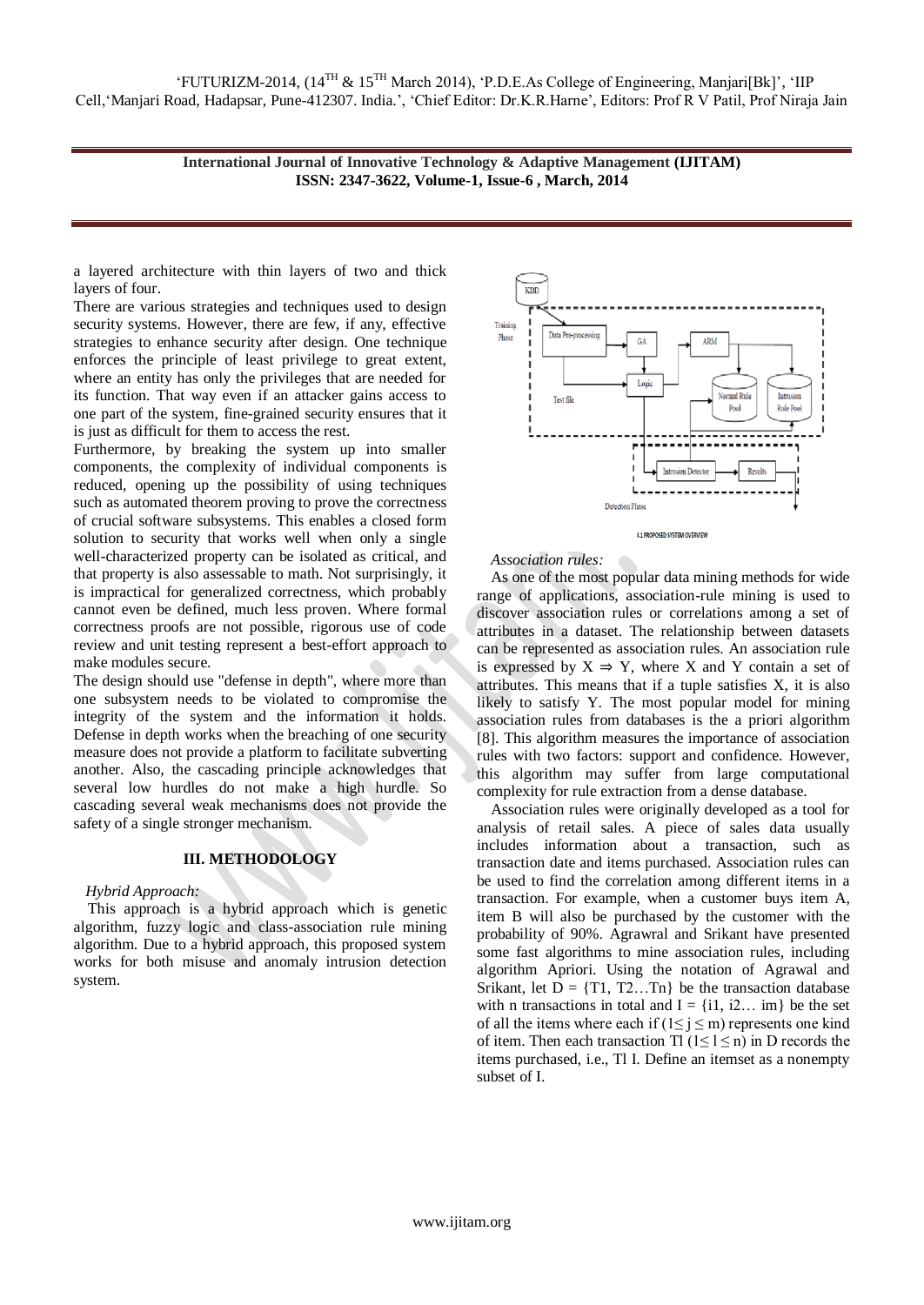An association rule will have the form:  $X \Rightarrow Y$ , c, s, where X I, Y I, X and Y are disjoint itemsets. Here s represents the support of this association rule and c represents the confidence of this association rule. Assume the number of transactions that contains both the itemset X and the itemset Y is n'; support(X∪Y)=n'/n) and c=support(X∪Y)/support(X).Intuitively, support(X) can be viewed as the occurrence frequency of the itemset X in the whole transaction database D, while c indicates that when X is satisfied, there will be the certainty of c that Y is also true .Two thresholds, minconfidence (representing minimum confidence) and minsupport (representing minimum support), are used by the mining algorithm to find all association rules  $X \Rightarrow Y$ , c, s, such that c ≥ minconfidence and s > minsupport.

*Integration of Fuzzy Logic with data mining*

Although association rules and frequency episodes can be mined from audit data for intrusion detection, the mined rules or episodes are at the data level. Integrating fuzzy logic with association rules allows one to extract more abstract patterns at a higher level.

## *Mining Fuzzy Association Rules*

Srikant and Agrawal have described a very popular algorithm for mining quantitative association rules that partitions quantitative attributes into different intervals.

Unfortunately, a sharp boundary problem‖ results from using interval partitions. For example, suppose [1, 5] and [6, 10] are two intervals created on a quantitative attribute as shown in Figure 2.5. If the minimum support threshold is set at 30%, the interval [6, 10] will not gain enough support regardless of the large support near its left boundary, as shown in Figure 2.5. That is to say, although the value 5 has a large support and lies near the interval [6, 10], it will not make any contribution when counting the support of [6, 10].



In intrusion detection, the sharp separation of intervals may raise additional problems. For example, suppose the interval [1, 5] is mined as a normal pattern for the quantitative attribute. The values 6 and 10 will both be considered abnormal regardless of the difference in their deviations from the normal pattern. Likewise, a normal behavior that varies slightly from normal may fall outside the interval representing a normal pattern and be considered an anomaly. Similarly, an intrusion with a small variance may fall inside the interval and be undetected.

To address the sharp boundary problem‖ , Kuok, Fu, and Wong have proposed to mine fuzzy association rules by using fuzzy sets to categorize a quantitative attribute. In the above example, the two intervals will be replaced by two fuzzy sets. Suppose the value 5 has membership degree of 0.9 in the first set and 0.3 in the second set. Then it will contribute 0.9 to the support of the first fuzzy set and 0.3 to the second one. However, this means that the value 5 will be more important than other values since the sum of its contributions to different fuzzy sets has become greater than 1.

## *Overview of the rule mining based on GNP*

A class-association-rule mining algorithm based on GNP has been proposed [19][20]. In this section, the outline of GNP and its class association- rule mining is briefly reviewed.

GNP is one of the evolutionary optimization techniques, which uses directed graph structures instead of strings and trees. The phenotype and genotype expressions of GNP are shown in Fig 2.6. GNP is composed of three types of nodes: start node, judgment node, and processing node. Judgment nodes, *J*1*, J*2 *, . . . , Jm* (*m* is the total number of judgment functions), serve as decision functions that return judgment results so as to determine the next node. Processing nodes, *P*1 *P*2…*.Pn* (*n* is the total number of processing functions), serve as action/processing functions. The practical roles of these nodes are predefined and stored in the function library by supervisors. Once GNP is booted up, the execution starts from the start node, then the next node to be executed is determined according to the connection between nodes and a judgment result of the current activated node. Fig. 2.6 also describes the gene of a node in a GNP individual. NT*i* represents the node type such as 0 for start node, 1 for judgment node and 2 for processing node. ID*i* serves as an identification number of a judgment or processing node, for example, NT*i* = 1 and ID*i*